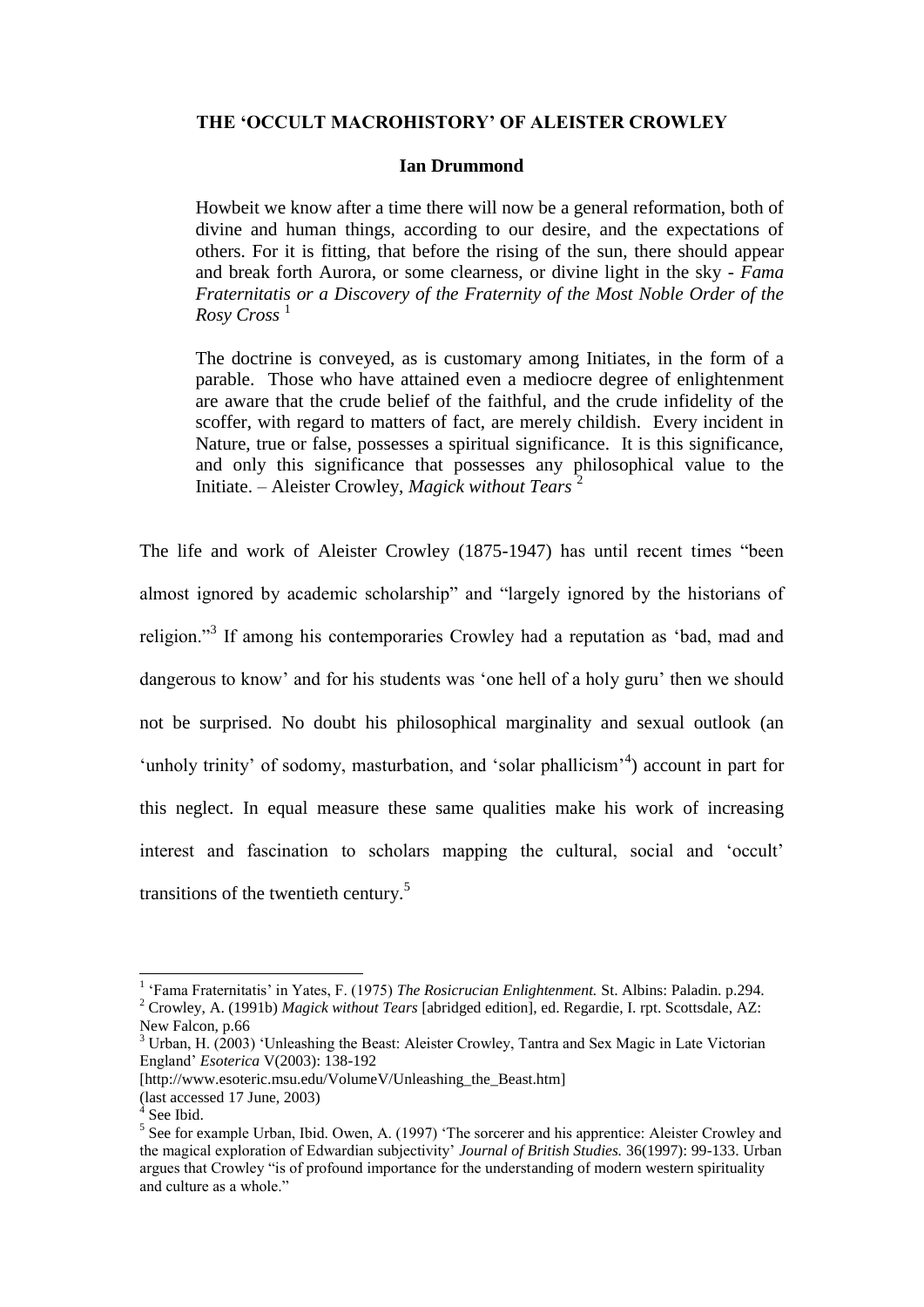Faivre identifies the 'occult' as a counter-current to the "triumph of scientism."<sup>6</sup> As a broad historical trend occultism sought to integrate scientific progress and modernity with elements of the Western esoteric tradition that had been developed prior to 1860.<sup>7</sup> In Crowley this project manifested in a system of 'scientific illuminism' he named 'Magick.' Under this rubric Crowley sought to unite the 'illuminist' techniques of the East (yoga) and West (ceremonial magic). Both were to be undertaken in the spirit of scientific experimentation. Moreover, this magical science was based in a revealed philosophy that Crowley held was scientific and hence universal, fulfilling the hopes and dreams of esotericists since the Renaissance.<sup>8</sup>

The word 'occult' inasmuch as it means 'hidden' carries with it the implication that those same hidden things, be they secret truths or orders of reality, can also be sought and found. J.P. Deveney in the preface to his biography of influential nineteenth century 'Rosicrucian and sex-magician' Paschal Beverley Randolph, describes this narrative in terms of "the disappointed expectations" of the occultist.<sup>9</sup> The disappointed seeker of the occult does not deny the reality of that which has been sought but rather sees it as more hidden. For Deveney the continuing spatial ("the idealisation of peripheral peoples") and temporal ("true wisdom is always primordial wisdom") recension of wisdom is a major aspect of occult thinking. Occultists hold that these secrets are not only "removed in space and time" but also hidden by "secret masters and *superieurs inconnus*."<sup>10</sup> While it is beyond the scope of this paper to explore this rich phenomenon in any detail, these 'secret masters,' known to Crowley

 $\overline{a}$ 

<sup>6</sup> Faivre, A. (1994) *Access to Western Esotericism.* New York: SUNY. p.88

 $<sup>7</sup>$  Ibid. p.88</sup>

<sup>8</sup> Compare Ibid, p.58-59

<sup>9</sup> Deveney, J.P. (1997) *Paschal Beverly Randolph: a nineteenth-century Black American spiritualist, Rosicrucian, and sex magician.* New York: SUNY. p.xxiii, gives this a firm existential basis, "The 'guru' is revealed as merely human; the projection of the philosopher's stone fails; the mediums message is discovered to plagiarised or simply a rehashing of platitudes"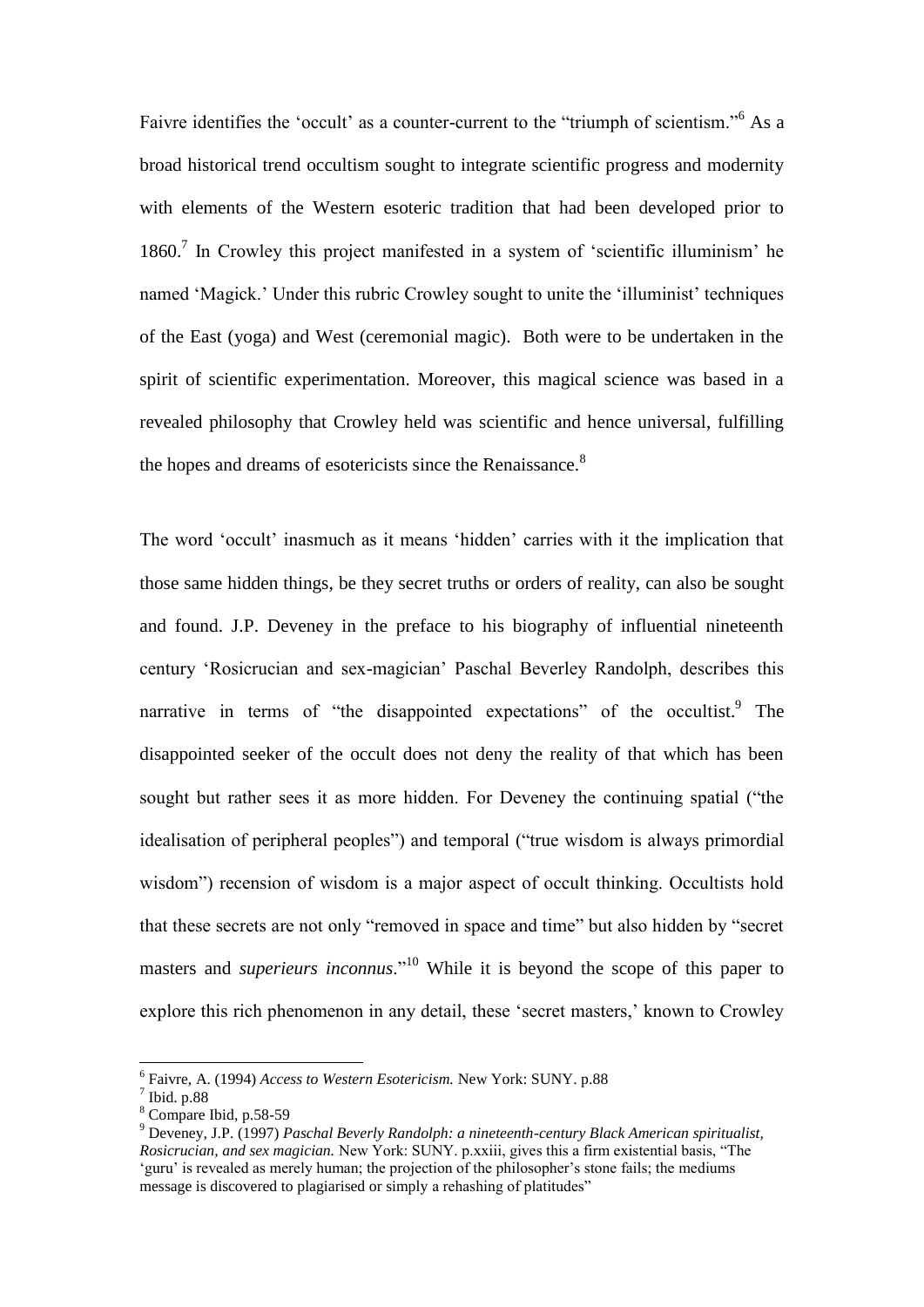as the 'Secret Chiefs' or 'Great White Brotherhood' have an intrinsic role to play in Crowley's occult macrohistory.

In that occultism presents a worldview in which humans are "at least potentially, central figures in the unfolding of the cosmic drama,"<sup>11</sup> occult thinking can be seen as inherently macrohistorical. That is to say it is a particular act of "re-imaging one's place in the cosmos and 'the whole course of events.'"<sup>12</sup> This paper describes Crowley's 'occult macrohistory,' his own re-imaging of the cosmic drama.

Crowley, like his occult peers and antecedents embraced "the radicalism of the 'evolutionist assault.'"<sup>13</sup> As in the other occult 're-imagings' of Blavatsky and Steiner the idea of evolutionary progress is for the most part embedded in Crowley's macrohistory. Crowley's accommodation with the 'evolutionist assault' made extensive use of the evolutionist anthropological theories of J.G. Frazer. The work of Frazer permeated Crowley's understanding of religion. It is beyond the scope of this paper to fully explore the extent and nature of the relationship between Frazer and Crowley's ideas. It is important to note though that Crowley understood the work of Frazer as an important scientific basis to his own work.<sup>14</sup> The great esoteric theme underlying Crowley's work was the Rosicrucian ideal of individual and social renovation or redemption "by means of a universal spiritual science," an ideal

-

Leuven: Peeters. p.269

 $10$  Deveney (1997) op. cit. p.xxii

 $11$  Deveney op. cit. p.xxii

<sup>12</sup> Trompf, G.W. (1998) 'Macrohistory in Blavatsky, Steiner and Guenon' in *Western Esotericism and the Science of Religion.* eds. Faivre, A. and Hanegraaff, W.

<sup>&</sup>lt;sup>13</sup> Trompf (1998) op. cit.274

<sup>&</sup>lt;sup>14</sup> Frazer's theories also appealed to Crowley's strong 'anti-Christian bias.' Growing up in a sect of strict Plymouth Brethren Crowley had clear 'issues' with Christianity. This and the fact that he had strong background of Biblical knowledge forms an obvious background to his imagery and claims as the Great Beast. Though not explored in this paper the way in which he read his own mission in terms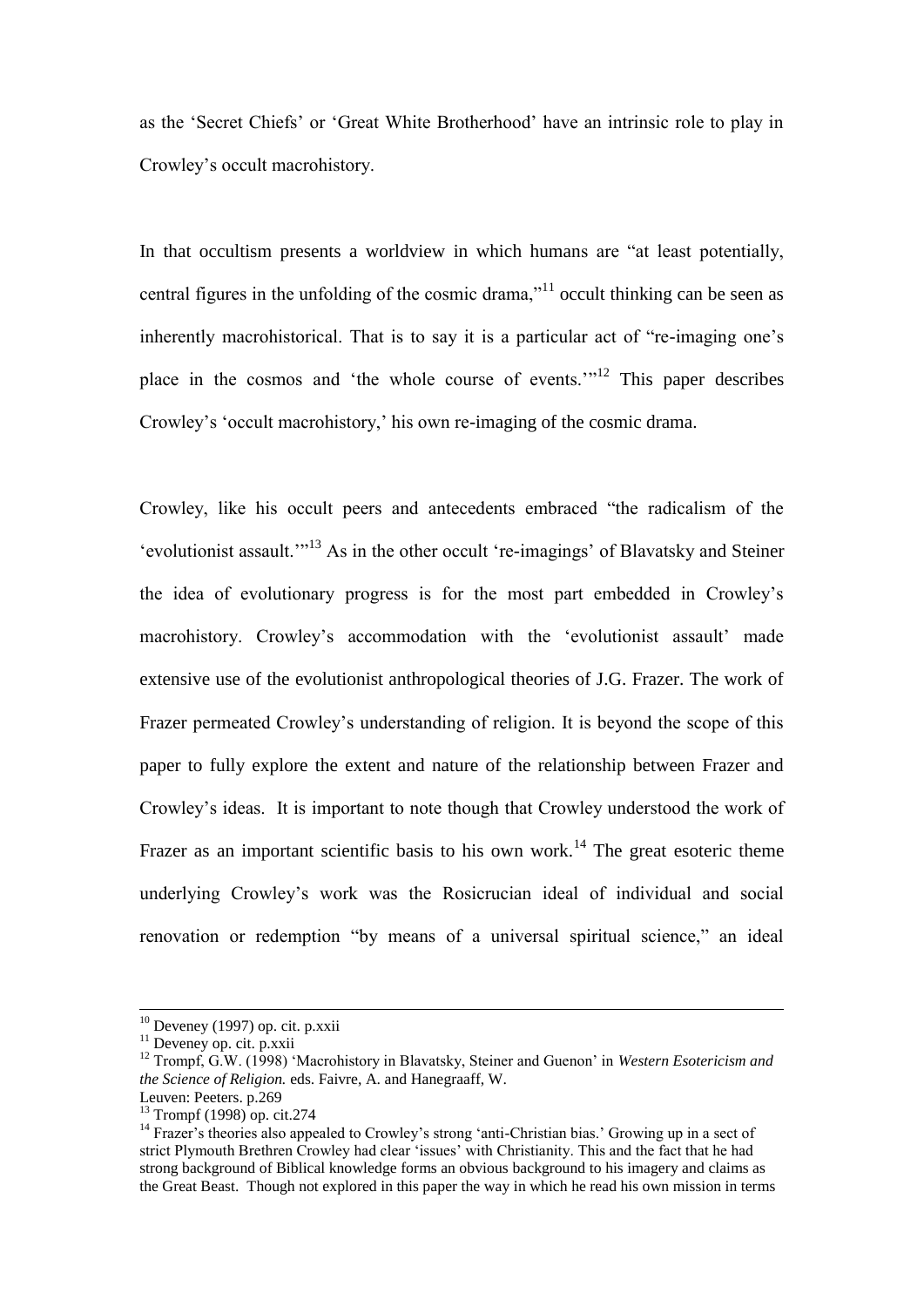conveyed to him in the initiatic system of the Hermetic Order of the Golden Dawn. Evolutionary progress and the Rosicrucian redemption are important themes in Crowley's work and the tension between them is of consequence in his macrohistorical vision.

Over three days in April 1904 CE, Crowley received auditory communications from a 'praeterhuman' intelligence who identified himself as "Aiwass, the minister of Hoorpaar-kraat."<sup>15</sup> This communication, each of its three chapters dictated to in the space of an hour, comprises *Liber Al vel Legis* or *The Book of the Law*. This book had profound significance in Crowley's life. In his 'autohagiography' he writes,

My entire previous life was but a preparation for this event, and my entire subsequent life has been not merely determined by it, but wrapped up in it.<sup>16</sup>

The three chapters of the book overflow with prophecy, poetry, codes and ciphers. The book proclaimed Crowley the "prince-priest the Beast," and announced him as a prophet of a new Law whose reach would be universal;

We may then regard this talisman, the Law, as the most powerful that has been made in the world's history, for previous talismans of the same type have been limited in their scope by conditions of race and country. Mohammed's talisman, Allah, was good only from Persia to the Pillars of Hercules. The Buddha's, Anatta, operated only in the South and East of Asia. The new talisman, Thelema, is master of the planet. $17$ 

*Liber Al vel Legis* announces this new Law in a direct allusion to the *Festival of the* 

*Equinox* ceremony of the Hermetic Order of the Golden Dawn;

-

of the Book of Revelation does have macrohistorical implications and of itself is a fascinating area, eg. *Liber Al vel Legis* is rich in Biblical allusion.

 $^{15}$  Liber Al vel Legis – The Book of the Law I: 7 in Ibid.

<sup>16</sup> Crowley (1989) op. cit. p.393

 $17$  Crowley (1997) op. cit. p.218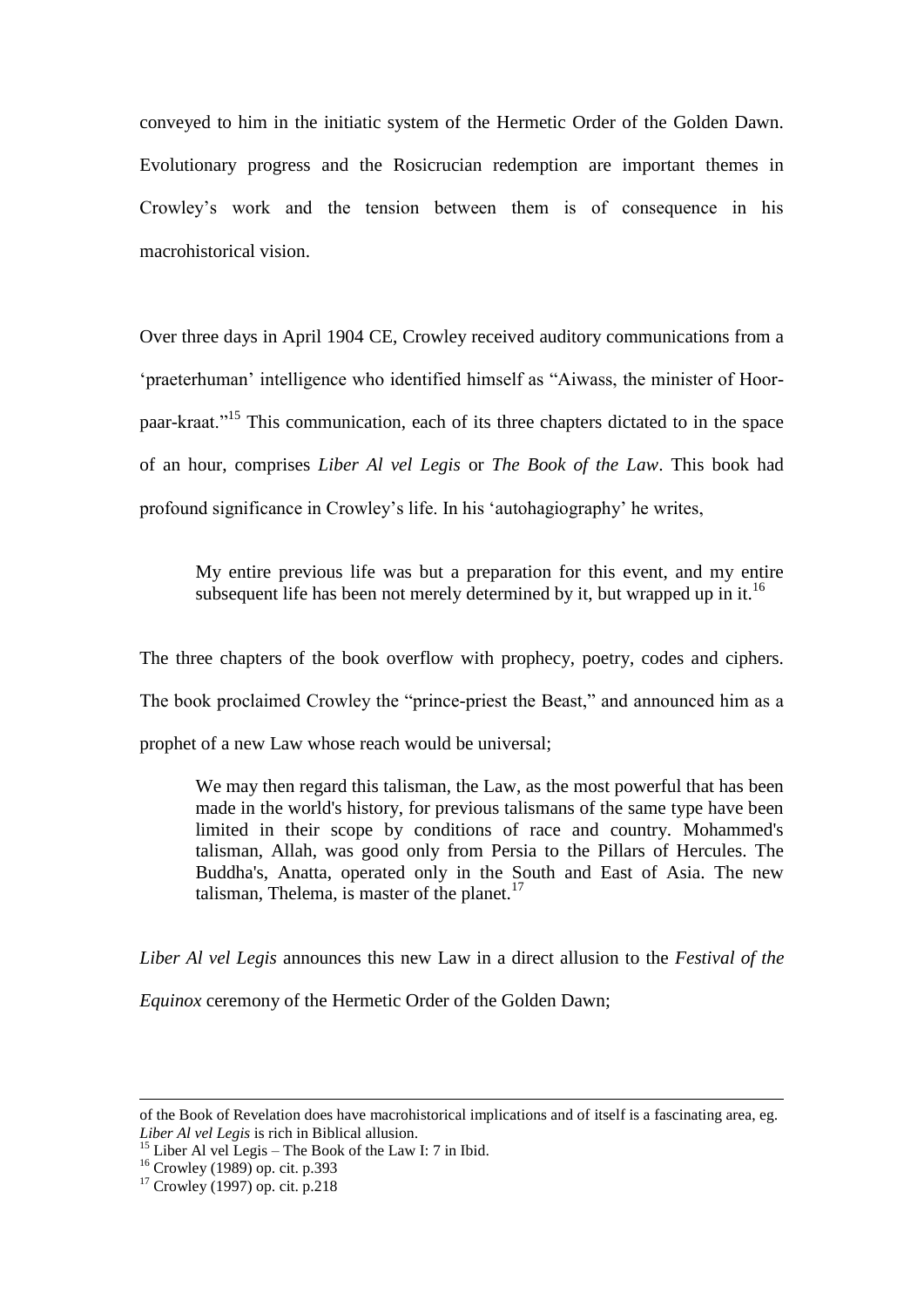Abrogate are all rituals, all ordeals, all words and signs. Ra-Hoor-Khuit hath taken his seat in the East at the Equinox of the Gods …<sup>18</sup>

The Festival of the Equinox was a neo-Masonic ceremony that twice a year enacted a change of ritual officers and 'abrogated' "the present password."<sup>19</sup> The Festival of the Equinox was held to herald "the initiation of a fresh current" creating a magical link between the Order and the Sun.<sup>20</sup> Crowley took this reference as cosmic in scope, the announcement of a new spiritual dispensation.

The initiatic system and ritual of The Hermetic Order of the Golden Dawn was concerned with the ideal of "Rosicrucian rebirth, the regeneration of the old, corrupt world, and dawning of a new spirituality enlightened age.<sup> $21$ </sup> Its initiation rituals aimed directly at the regeneration of the individual and humanity.<sup>22</sup> As his above reading of the Festival of the Equinox makes clear Crowley the occultist was quick to realise the macrocosmic implications of these initiatic formulae. He held that in a direct way humanity would go through a process of initiation and ordeal as it entered the new era proclaimed in *Liber Al vel Legis*. For Crowley (writing in 1911) the magical ceremony initiating the New Aeon would be that of the 'Bloody Sacrifice;'

There is a Magical operation of maximum importance: the Initiation of a New Aeon. When it becomes necessary to utter a Word, the whole Planet must be bathed in blood. Before man is ready to accept the Law of Thelema, the Great War must be fought. This Bloody Sacrifice is the critical point of the World-

 $18$  Liber Al vel Legis – The Book of the Law I: 49 in Ibid.

<sup>&</sup>lt;sup>19</sup> 'Festival of the Equinox' in Crowley (1997) op. cit. p.678

<sup>&</sup>lt;sup>20</sup> See [http://www.hermeticgoldendawn.org/gd-glossary.html] (last accessed 26 June, 2003).

 $21$  Owen (1997) op. cit. p.102

 $^{22}$  See van Egmond, D. (1998) 'Western esoteric schools in the late nineteenth and early twentieth centuries' in *Gnosis and Hermeticism from Antiquity to Modern times*. eds. Van den Broek and Hanegraaff, W. New York: SUNY, p.311-341. These rituals also contained formulae of practical magic. An instance is in the Neophyte initiation ritual in which the candidate is brought from darkness into light through a process of purification and consecration. The application of the Neophyte formula endows "a thing inert and impotent with balanced motion in a given direction" Crowley (1997) op. cit. p.166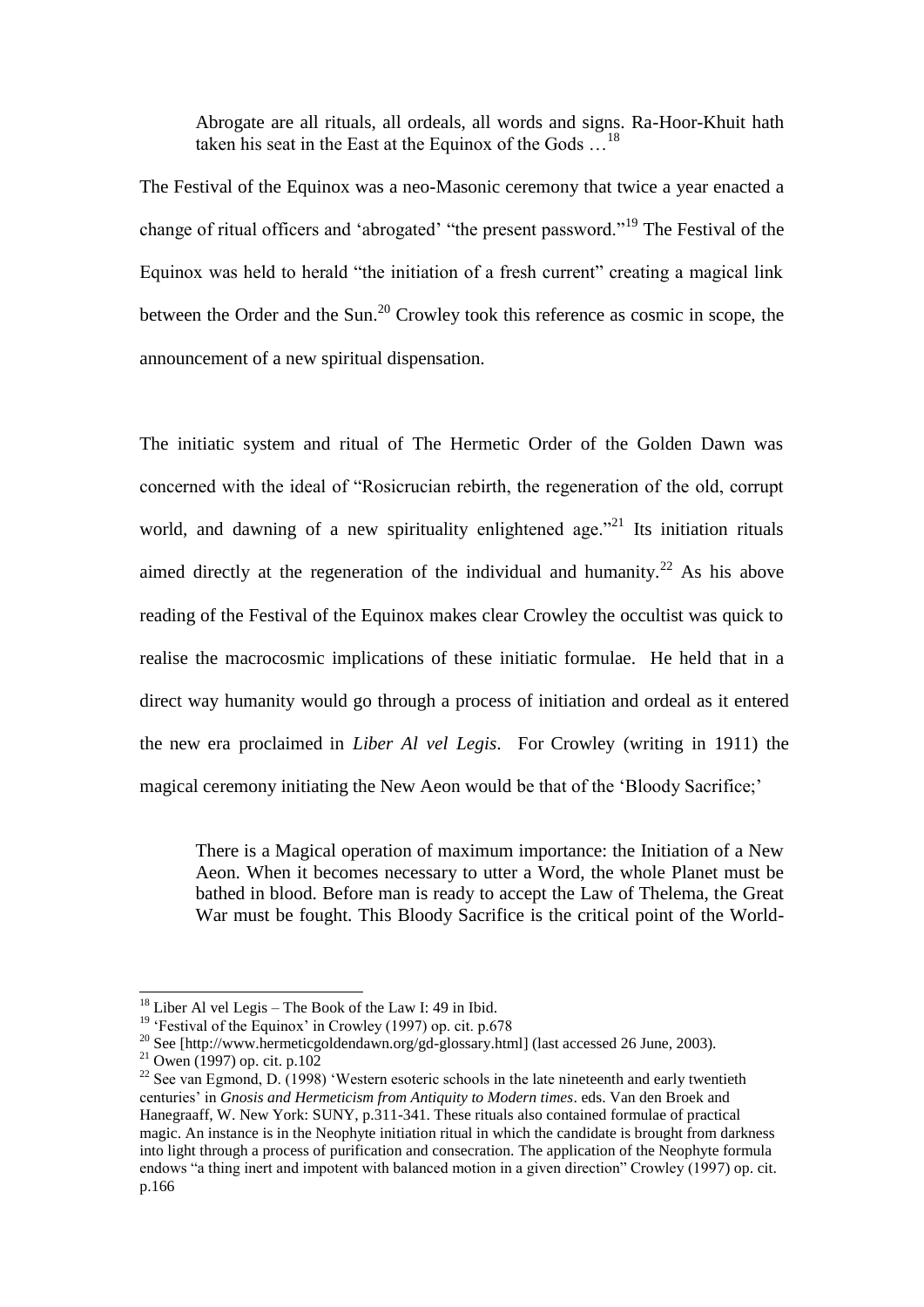Ceremony of the Proclamation of Horus, the Crowned and conquering Child, as Lord of the Aeon. $^{23}$ 

Building on Frazer's notion of the 'Dying God' Crowley developed the idea of the 'Equinox of the Gods' to encompass three great stages in the evolution of humanity and religion. The great drama of the procession of the Aeons was prefigured in an "Egyptian theology" that "foresaw [the] progress of humanity and symbolised it in the triad of Isis, Osiris, Horus." Thus the three world ages; the Aeon of the Isis (Mother), the Aeon of Osiris (Father/ Dying God), and the Aeon of the Horus (Child). Crowley understood each age in terms of an evolutionary anthropology; the evolution of a new point of view. The Aeon of Isis, Bachofen's matriarchal age, was one of "gracious primitive paganism, " wherein "men did not know that the intervention of the male was necessary for human reproduction." The 'Mystery of sex' was first safeguarded and then exploited by a priest-hood anxious for "wealth and power."<sup>24</sup> The "worship of the Mother, continually breeding by her own virtue" gave way to the Aeon of Osiris, the patriarchal age dominated by the cult of the 'Dying God,' whose mysteries were predicated on the apparent daily death and resurrection of the sun. In the current Aeon it is understood that "light is everywhere." The New Aeon has as its Godhead neither the Mother nor the Father. Echoing Nietzsche<sup>25</sup> the Child is Godhead, standing as a symbolic "manifestation of continuous and inexhaustible" energy. <sup>26</sup>

<sup>23</sup> Crowley (1997) op. cit. p.208

<sup>24</sup> Ibid. p.702

<sup>&</sup>lt;sup>25</sup> "The Child is innocence and forgetting, a new beginning, a game, a self-propelled wheel, a first movement, a sacred "Yes" cited in Perez, R. (1990) *On an(archy) and schizoanalysis.* New York: Autonomedia. p.15

 $^{26}$ Crowley (1997) op. cit. p.704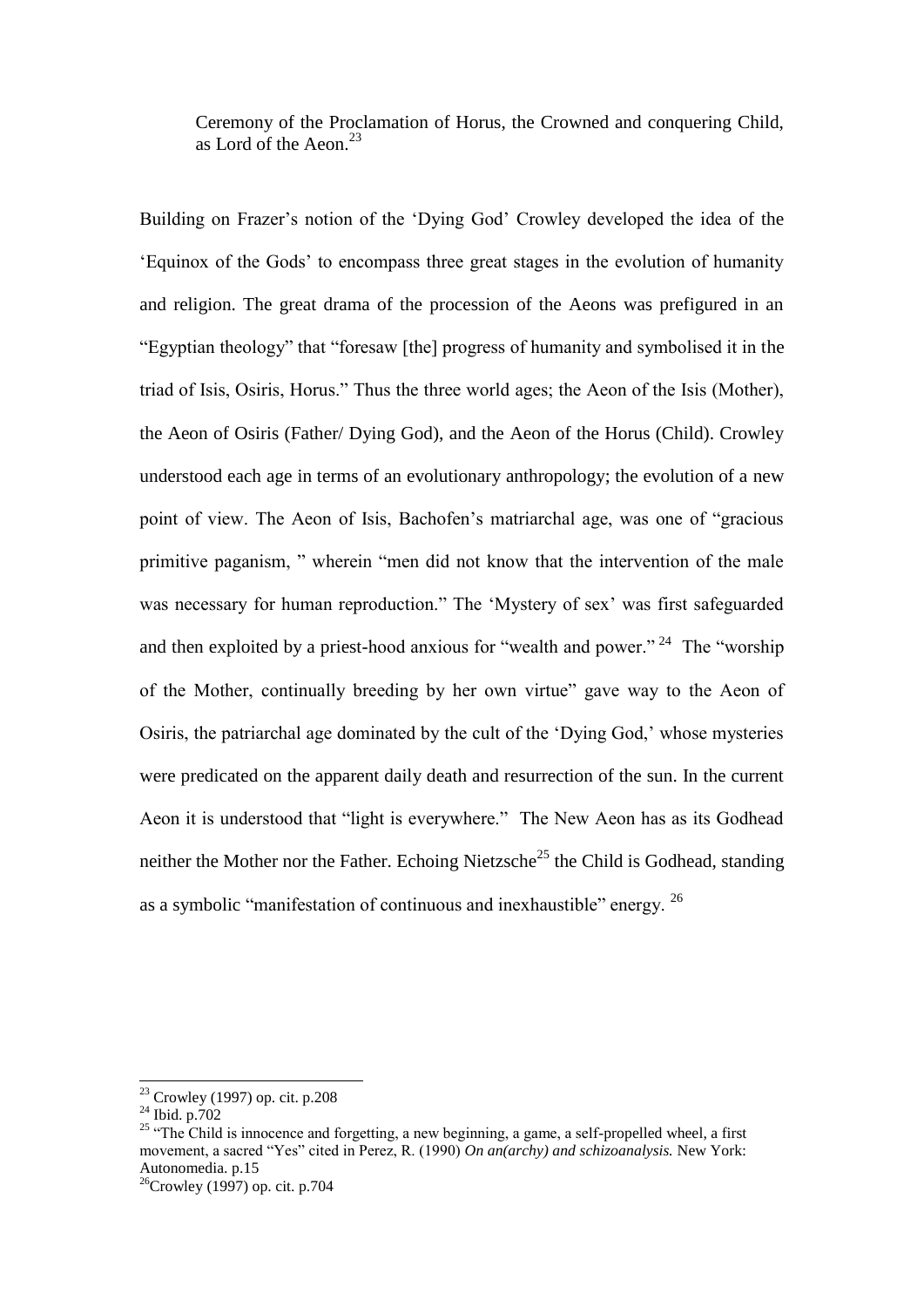Following the First World War Crowley was able to understand how the drama of 'Egyptian theology' was playing out in world events;  $27$ 

… War, revolution, and the collapse of the social and religious systems of civilisation … proved plainly to him that whether he like it or no, Ra Hoor Khuit was indeed the Lord of the Aeon, the Crowned and Conquering Child whose innocence meant no more than inhuman cruelty and wantonly senseless destructiveness as he avenged Isis, our mother the Earth and the Heaven, for the murder and mutilation of Osiris, Man, her son.<sup>28</sup>

The Great Beast was to continue to read the 'inhuman cruelty and wantonly senseless destructiveness' of the early twentieth century in terms of the New Aeon. Yet "Strength will prepare the way for Justice"<sup>29</sup> and *Liber Al vel Legis* gives a clear formula for the role of the prophet and priest at the next Great Equinox;

But your holy place shall be untouched throughout the centuries: though with fire and sword it be burnt down & shattered, yet an invisible house there standeth, and shall stand until the fall of the Great Equinox; when Hrumachis shall arise and the double-wanded one assume my throne and place. Another prophet shall arise, and bring fresh fever from the skies; another woman shall awake the lust & worship of the Snake; another soul of God and beast shall mingle in the globed priest; another sacrifice shall stain the tomb; another king shall reign; and blessing no longer be poured To the Hawk-headed mystical Lord!

Though Crowley is hesitant to speculate about the coming Aeon<sup>30</sup> in an early commentary to the Book of the Law he understood the "doubled-wanded one" as representing a future Aeon of Justice. Thus, it is suggested that this 'time of

 $27$  As McCalla (1998) op. cit. explains the marriage of history and 'illuminist' themes in understanding cataclysmic historical events in terms of spiritual regeneration is far from unprecedented. Beyond Crowley's 'Egyptian theology' Saint-Martin's understanding of the French Revolution has curious parallels with Crowley's view of the First World War. Both see in these historical events and their aftermath 'images of the last judgment' and inaugurations of a new era and humanity. The processes described by St-Martin and Crowley differ, but they do portray a similarity of approach. <sup>28</sup> Crowley (1997) op. cit. p.422

<sup>29</sup> Ibid. p.288

<sup>&</sup>lt;sup>30</sup> Crowley notes in an early commentary "It may be a hundred or ten thousand years from now; for the computation of time is not here as there" in Crowley, A. (1991c) *The Law is for All.* ed. Regardie, I. rpt. Scottsdale, AZ: New Falcon, p. 288.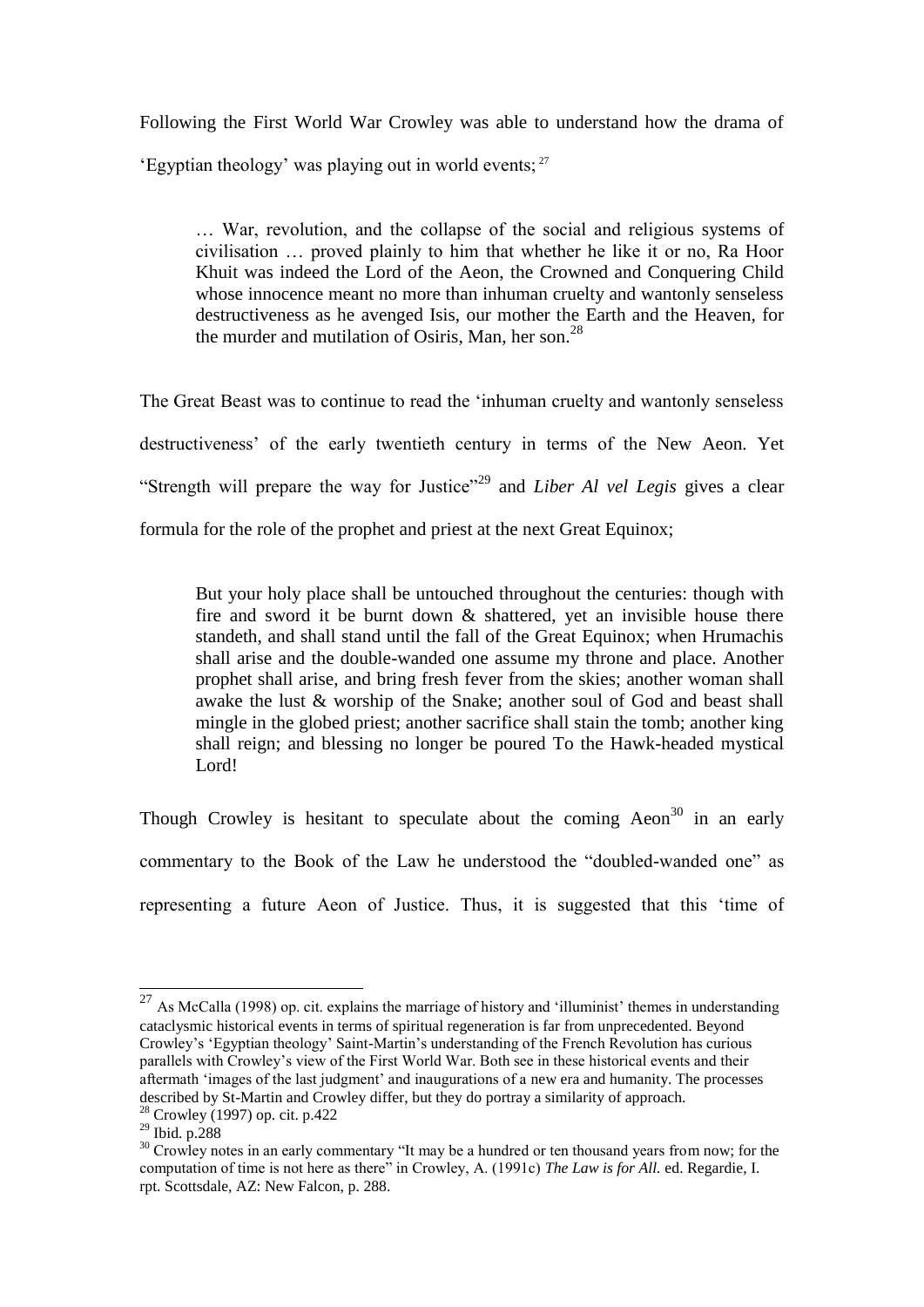tribulation,' though it may last more than a thousand years, will establish the conditions for an as yet indistinct era of justice.

Just as Crowley's great narrative of the Aeons owes much to Frazer, so too do Crowley's conceptions of Magick, especially in relation to Frazer's view of a "lockstep progress for humanity from magic through religion to science."<sup>31</sup> While in the pattern of the three Aeons it would be tempting to stress a distant Joachite inheritance, the theory of the Aeons owes more to the anthropology of Frazer, and his three stages of 'lock-step progress.' Nevertheless it is significant that Crowley regarded himself as a reincarnation of French occultist Eliphas Levi. Indeed Crowley's own work can be seen as a 'prolongation'<sup>32</sup> of the work of French magician. Levi, who in a proto-typically 'occult' move, transformed the 'the Age of the Paraclete' and 'reign of the Light' to "the revelation of the true *science* of magic."33

The New Aeon announced "that Man is the Lord of His spirit"<sup>34</sup> and Crowley was keen to use the work of Frazer to establish this 'true science of magic.' Crowley shared with Frazer the view that "history was about the lessening of Man's reliance on the divine and the increasing recognition of his own power."<sup>35</sup> For Frazer the principles of magic "legitimately applied … yield science," yet,

… illegitimately applied they yield magic, the bastard sister of science. It is therefore a truism, almost a tautology, to say that all magic is necessarily false

<sup>31</sup> Ackerman, R. (1991) *The myth and ritual school: J.G. Frazer and the Cambridge Ritualists.* New York: Garland. P.66

 $32$  Faivre (1994) op. cit. p.88

 $33$  Trompf (1998) op. cit. p.279

<sup>34</sup> Crowley 'The Pentagram' in DuQuette, L.M. (1993) *The magick of Thelema: a handbook of the rituals of Aleister Crowley*. York Beach, ME: Weiser, p.5

<sup>35</sup> Trompf, G.W. (1990) *In search of origins.* New Delhi: Stirling.p.58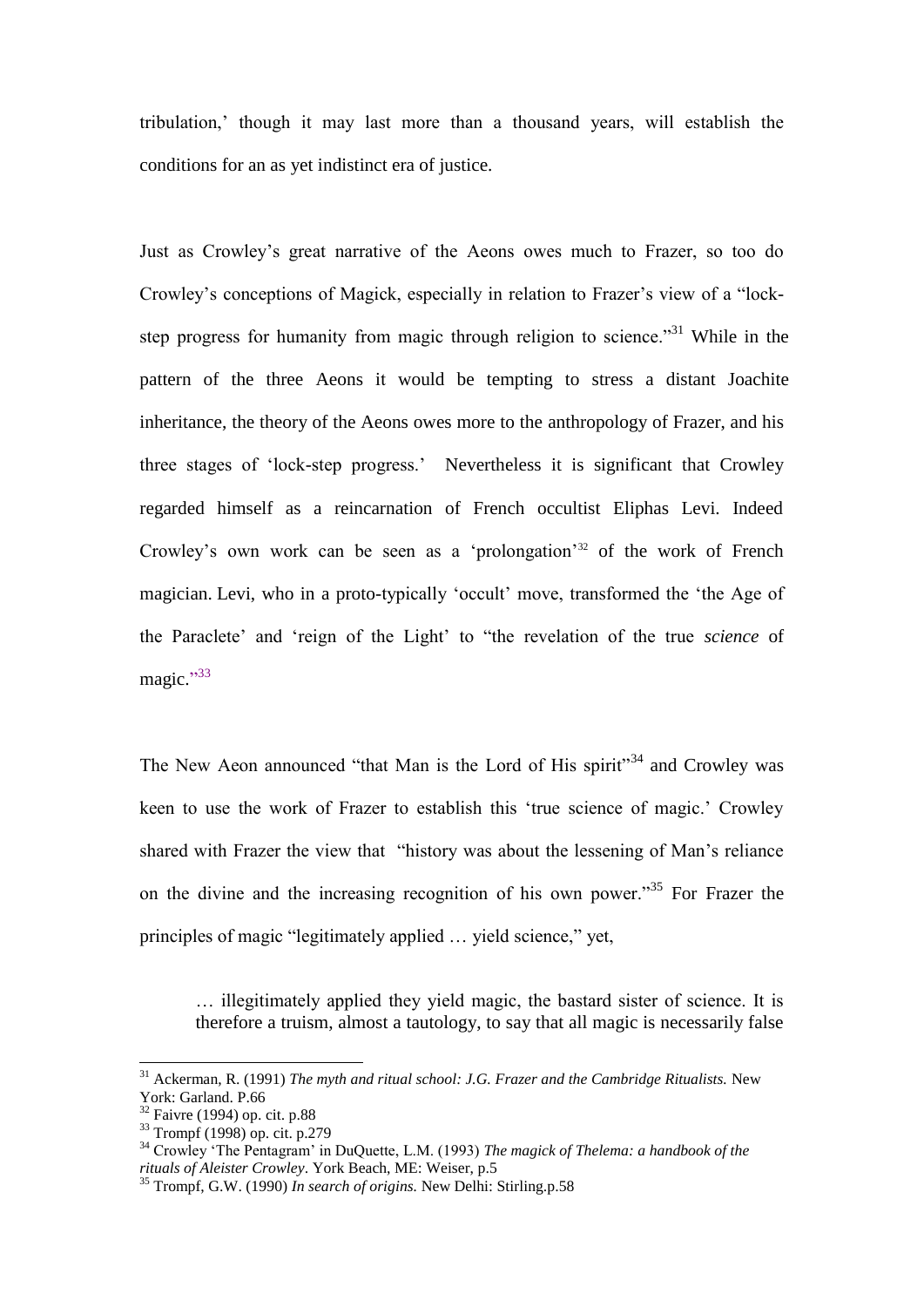and barren; for were it ever to be become true and fruitful it would no longer be magic but science.<sup>36</sup>

Crowley saw that magic was not simply failed science but that "science was successful Magick."<sup>37</sup> Therefore, Magick was the key to progress. With Frazer he shared the notion that having had recourse to religion humanity had abdicated its own power.<sup>38</sup> and Crowley gives the impression that it was in Aeon of the Dying God that religion took hold. Fulfilling the work of Levi, Crowley in his office of the Great Beast would promulgate a science of Magick that would restore full dignity to Frazerian Man crushed under the "weight of its fear of the unknown" <sup>39</sup> in impotent religion.

Frazer, the self-proclaimed "philosophic historian" and Crowley both accepted a 'great man' view of progress and a euhemeristic view of the gods.<sup>40</sup> As a 'scientific illuminist' Crowley saw progress driven by men of *illuminated* genius and that such illumination was replicable. In 1909 he concisely set forth this thesis in the following 'theorems;'

- I. The world progresses by virtue of the appearance of Christs (geniuses).
- II. Christs (geniuses) are men with super-consciousness of the highest order.
- III. Super-consciousness of the highest order is obtainable by known methods.

Therefore, by employing the quintessence of known methods we cause the world to progress.<sup>4</sup>

How did Crowley reconcile the view that humanity progressed through the appearance of 'Christs' with the doctrine of the procession of the Aeons? How does

<sup>36</sup> Frazer cited Ackerman, R. (1987) *J.G. Frazer: his life and work*. Cambridge: University Press, p. 158

 $37$  Crowley (1989) op. cit. p517

<sup>38</sup> Ackerman (1987) op. cit. p.158

 $39$  Ibid.

<sup>40</sup> Frazer cited in Ackerman (1987) op. cit. p.239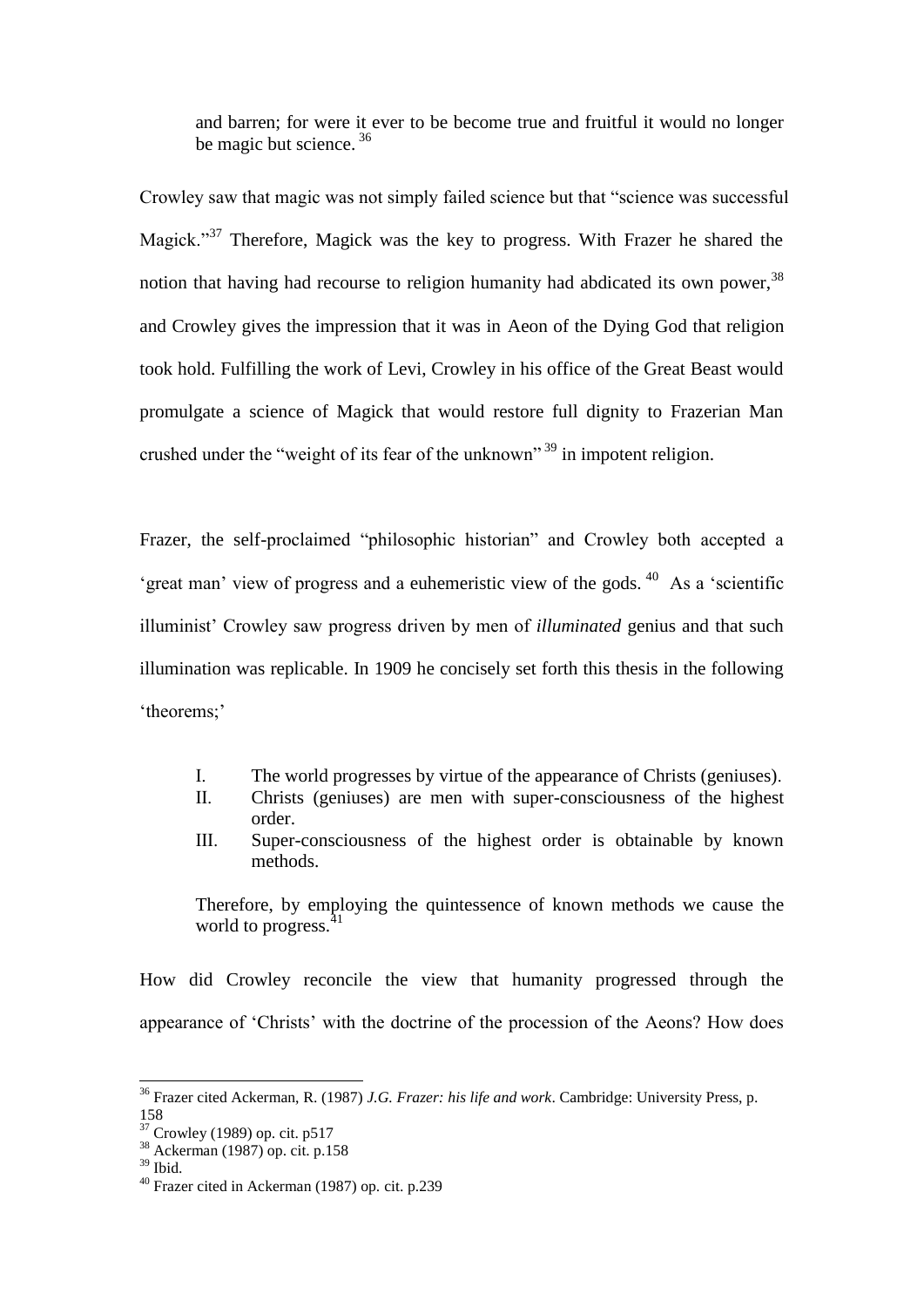the evolutionary progress of the Aeons coincide with the appearance of illuminated geniuses? Here we move to a parallel occult macrohistory asserting an evolutionary trajectory of a different type. This trajectory is concerned with both the Secret Chiefs and chains of *Prisca theologia* progressively revealing Truth, in a process recalling Albert Pike's Masonic macrohistory.<sup>42</sup> Here Crowley's work touches on 'positivist' history. In a short account of the life and work of her husband S.L. MacGregor Mathers (an early mentor of Crowley's), occultist Moina Mathers writes,

To write the consecutive history of an occult order is a difficult matter … there being so much of an inner and secret nature necessarily involved in both; so much of the symbolical in the historical, so much of the latter in the symbology.<sup>43</sup>

Crowley made a short note to a passage describing his own visionary history of *Prisca theologia* "Scale of time – resolved images dilated presentation."<sup>44</sup>

It is unnecessary here to recount the history of the Hermetic Order of Golden Dawn except to say that as an occult order its authority rested on communication with 'Secret Chiefs.' As these claims became more tenuous the issue of direct contact with these guiding intelligences assumed vital importance for the Order's continuity. French argues that in response to a similar "existential crisis" emerging in the Theosophical Society, it is logical that, if the Masters do not 'descend' "then chelas will 'ascend' for the purposes of Mastership."<sup>45</sup> Through virtue of direct communication with the Secret Chiefs (the descent of the Masters) Crowley felt

<sup>41</sup> 'Postcards to probationers' in Equinox I(2) at [http://www.the-equinox.org/vol1/no2/eqi02016.html] (last accessed 27/06/03)

 $42$  Trompf, G.W. (2003) 'Macrohistory.' unpublished draft article. It should be noted though that this word, as explained further in this paper, is no longer singular, "transmitting the exact knowledge of the Initiate," but reveals a doctrine progressively, in a reflection of Crowley's overall evolutionary scheme.  $^{43}$  Cited in Van Egmond, (1998) op. cit. p.328

<sup>44</sup> Crowley, A., et. al. (1996) *Commentaries on the Holy Books and other papers: being the Equinox, voulme four, number one.* York Beach, ME: Weiser p.143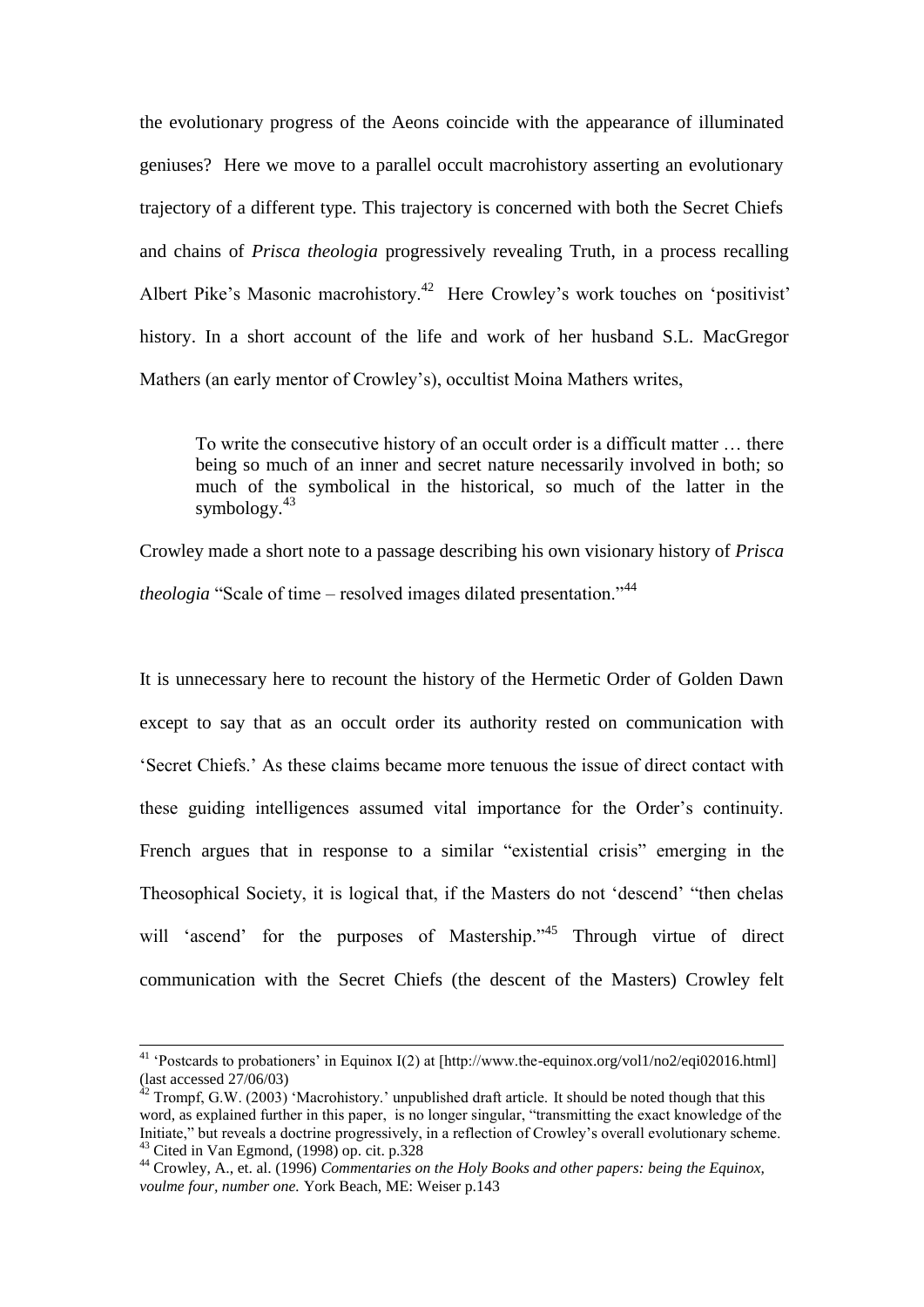legitimised not to reconstitute the Golden Dawn, but also to later "'ascend' for the purposes of Mastership."

Following his communication from the praeterhuman intelligence Aiwass, Crowley was conscious that the Secret Chiefs had appointed him visible head of the Order of the Golden Dawn. Following a short hiatus Crowley began to reformulate the Order he now knew as the Great White Brotherhood A∴A∴. Hymenaeus Beta notes that while this reformulation of the Order of the Golden Dawn included a number of important practical innovations<sup>46</sup> it was Crowley's opening of the higher grades to human attainment that had deeper significance.<sup>47</sup> Crowley was developing a system of 'known methods' whereby students, following in his own wake, could, through natural ability and sheer dint of aspiration, discipline and spiritual courage, attain to the summits of the Great White Brotherhood. Through elucidating the Third Order grades of the  $A \therefore A$   $\therefore$ , Crowley was able to combine his own views of progress through illumination with his own role as prophet of the New Aeon. He was now the Magus uttering the "Creative Magical Word, which transforms the planet on which he lives $"$ <sup>48</sup>

In 1909 through techniques of "scrying in the spirit vision" Crowley undertook a series of visionary explorations of Elizabethan John Dee's 'Aethyrs.<sup>49</sup> These visions formed the basis of the "doctrine of the function of the Great White Brotherhood

<sup>&</sup>lt;sup>45</sup> French, B.J (2001) 'The theosophical masters: an investigation into the conceptual domains of H.P. Blavatsky and C.W. Leadbeater'. Ph.D thesis, University of Sydney.p.734

<sup>&</sup>lt;sup>46</sup> For example the focus on individual over group work and the inclusion of yoga and meditation in its curriculum.

 $47$  Crowley (1997) op. cit.p. xliv.

<sup>48</sup> 'One Star in Sight: a glimpse of the strucuture and system of the Great White Brotherhood A.A.' in Crowley, A. et al. (1996) p.5

<sup>49</sup> Owen, A. (1997) op. cit. p.106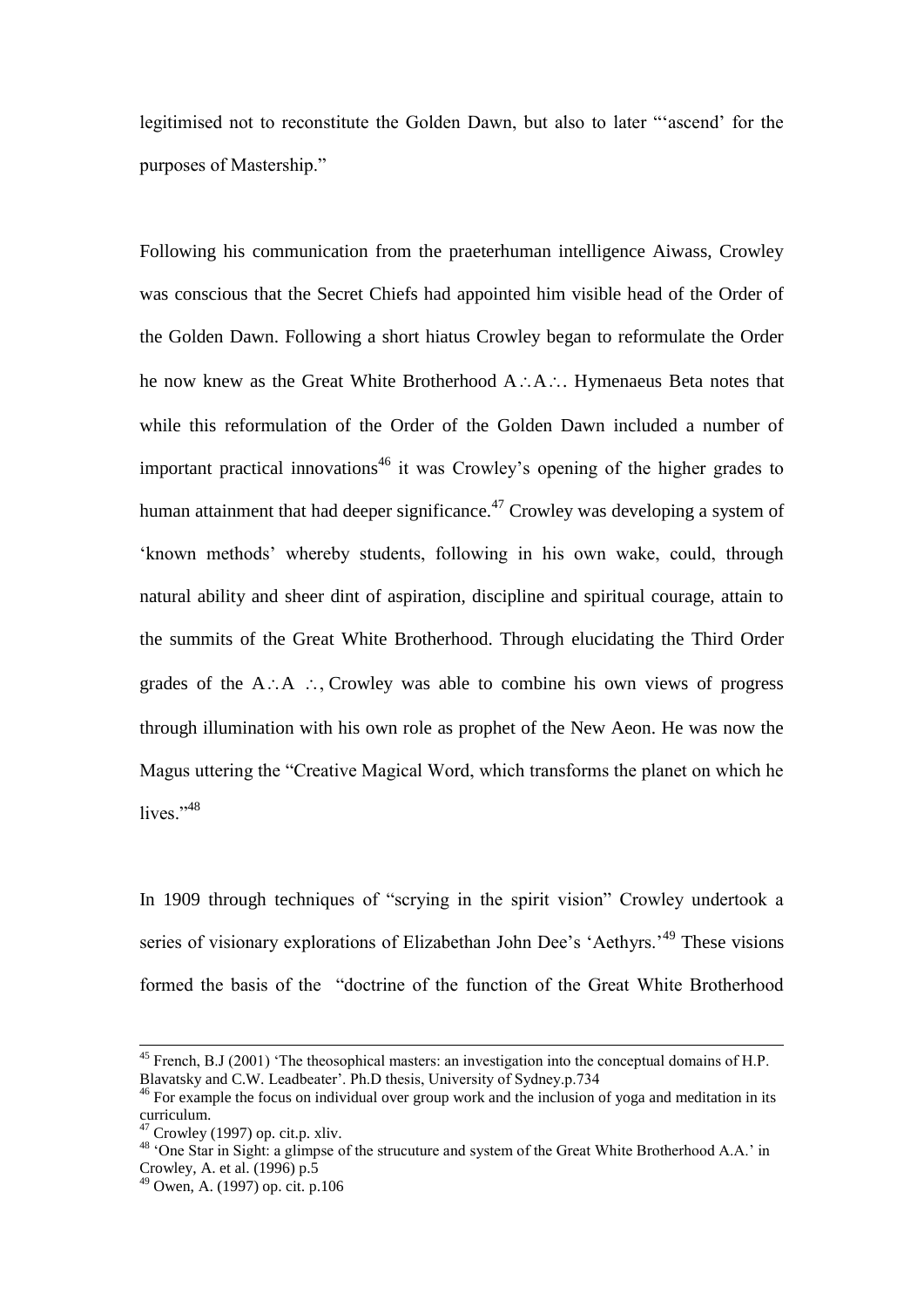understood as the foundation of the Aspiration of the Adept."<sup>50</sup> Personally for Crowley these visions formed a series of purifications and subsequent initiations 'beyond the Abyss' into the grade of Magister Templi. In the sixth Aethyr Crowley came to know a series of prophets as 'the makers of Illusions' ("for speech is twofold, and truth is one"), $51$ 

None shall pass me except he slay me, and this is his curse, that, having slain me, he must take my office and become the maker of Illusions, the great deceiver, the setter of snares….

And this is the horror that was shown by the lake that was nigh unto the City of the Seven Hills, and this is the Mystery of the great prophets that have come unto mankind, Moses, and Buddha, and Lao Tan, and Krishna, and Jesus, and Osiris, and Mohammed; for all these attained the Grade of Magus, and therefore were they bound by the curse of Thoth. $52$ 

Here at the very visionary root of Crowley's macrohistorical prophetology, highlighting his own debt to Frazer's work, is invoked Frazer's literary account of the "rule of the sanctuary" of the sacrificial priesthood of Nemi;

A candidate for the priesthood could only succeed to office by slaying the priest, and having slain him, he retained office till he himself was slain by a stronger or a craftier.<sup>53</sup>

The 'Mystery of the great prophets' is one to which Crowley would return throughout his career, though the seven prophets mentioned in the sixth Aethyr went through some later revision. The figure of Jesus in this vision was regarded as a name "cunningly slipped by the Art of the God."<sup>54</sup> Drawing on Frazer he later sought to include a number of possible alternatives to any suggestion of an historical Jesus that

<sup>50</sup> Crowley, A., Neuburg, V. and Desti, M. (1998) *The Vision and the Voice with commentary and other papers.* York Beach, ME: Weiser. p.3

 $51$  Ibid. p.193

<sup>52</sup> Ibid, p 194

<sup>53</sup> Frazer, A. (1995) *The Golden Bough: a study in magic and religion.* London: Macmillan p.1

 $54$  Crowley, Neuburg and Desti (1998) op. cit.p.194. n.7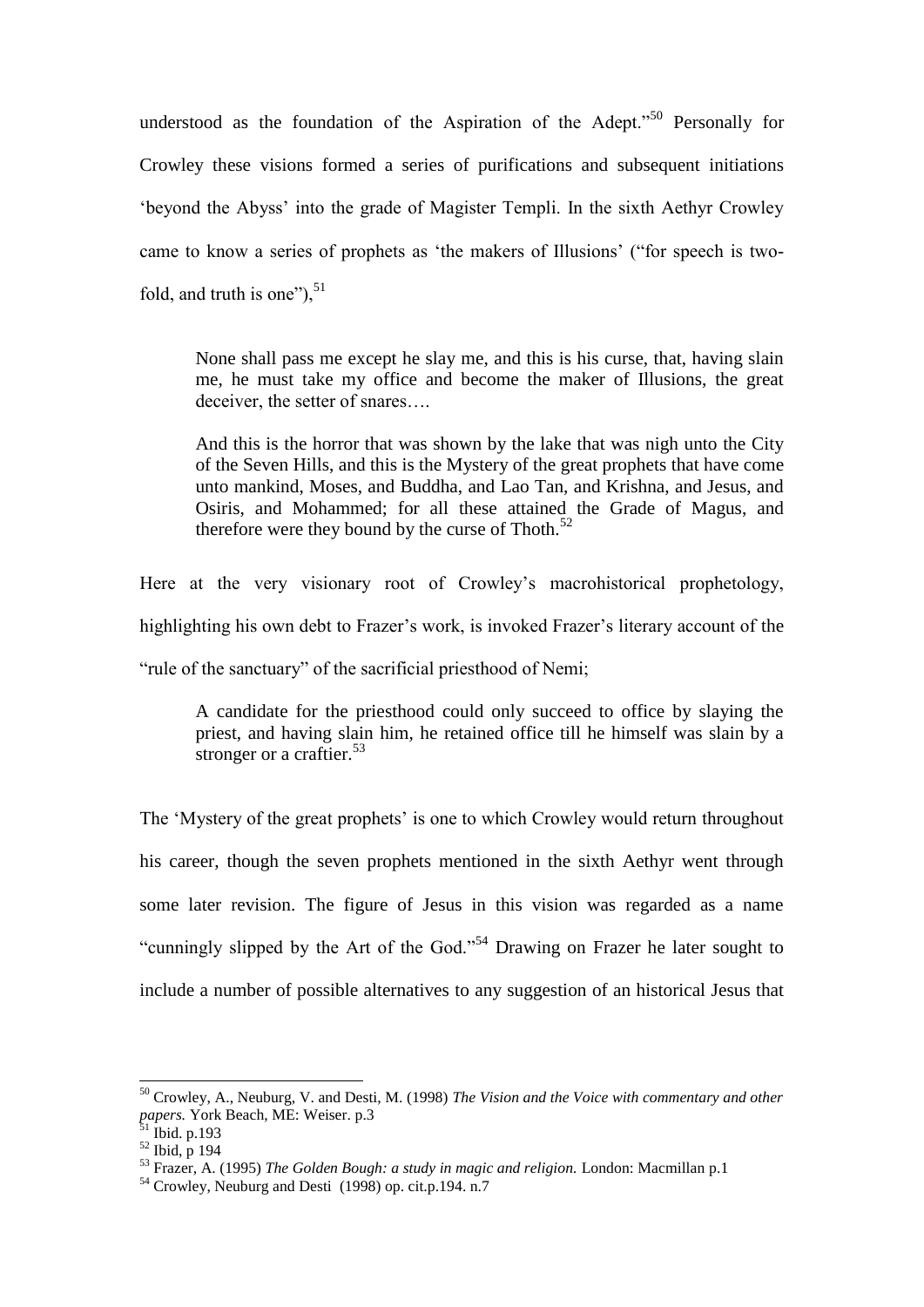his own doctrine would have demanded. A work of 1913, *The Book of Lies*, 55 gave a cryptic summation of Crowley's doctrine. Here a systematised series is given (Lao-Tzu, Siddartha, Krishna, Tahuti, Mosheh, Dionysus and Mahmud) with Crowley himself (under his pseudonym Perdurabo) as the seventh prophet (Lao Tzu "counts as nought, owing to the nature of his doctrine").

In 1918, writing in *The Book of Wisdom or Folly*, <sup>56</sup> he developed the doctrine further, identifying each prophet not only with the grade of Magister Templi as he had done in the earlier work, but as Magi, each with their Creative Word. Re-imaging the New Testament Crowley identifies each member of the grade of Magus as the Logos of an Aeon, a Word become flesh;

And that these may be said it is necessary that One take human Flesh, and become a Magus in Our Holy Order.<sup>57</sup>

The chain of Magi runs Lao-Tze, Gautama, Krishna, Dionysus, Tahuti, Mosheh and Mohammed, ending finally with the Great Beast. In successive chapters Crowley outlines the nature of each Magus and their Word, "the secret History of those who have gone before me ... so far as Their Memory hath remained among Mankind." <sup>58</sup> Each figure is interpreted as elucidating and in a sense incarnating a particular Truth in a progressive revelation of magical doctrine. Both Lao-Tze and Gautama taught philosophies of movement and change in their respective Words 'TAO' and 'ANATTA.' Krishna offered a formula of Nature in 'AUM', and Dionysus "laid the Foundations of all Science," ie. the manipulation of that Nature, through the magical

<sup>55</sup> Crowley, A. (1993a) *The Book of Lies which is also falsely called Breaks … with an additional commentary.* rpt. York Beach, ME: Weiser

<sup>56</sup> Crowley, A. (1991a) *Liber Aleph vel CXI. The Book of Wisdom or Folly*, rev. 2nd edition, ed. Hymenaeus Beta, York Beach, ME: Weiser

 $57$  Ibid. p.68

<sup>58</sup> Ibid. p.69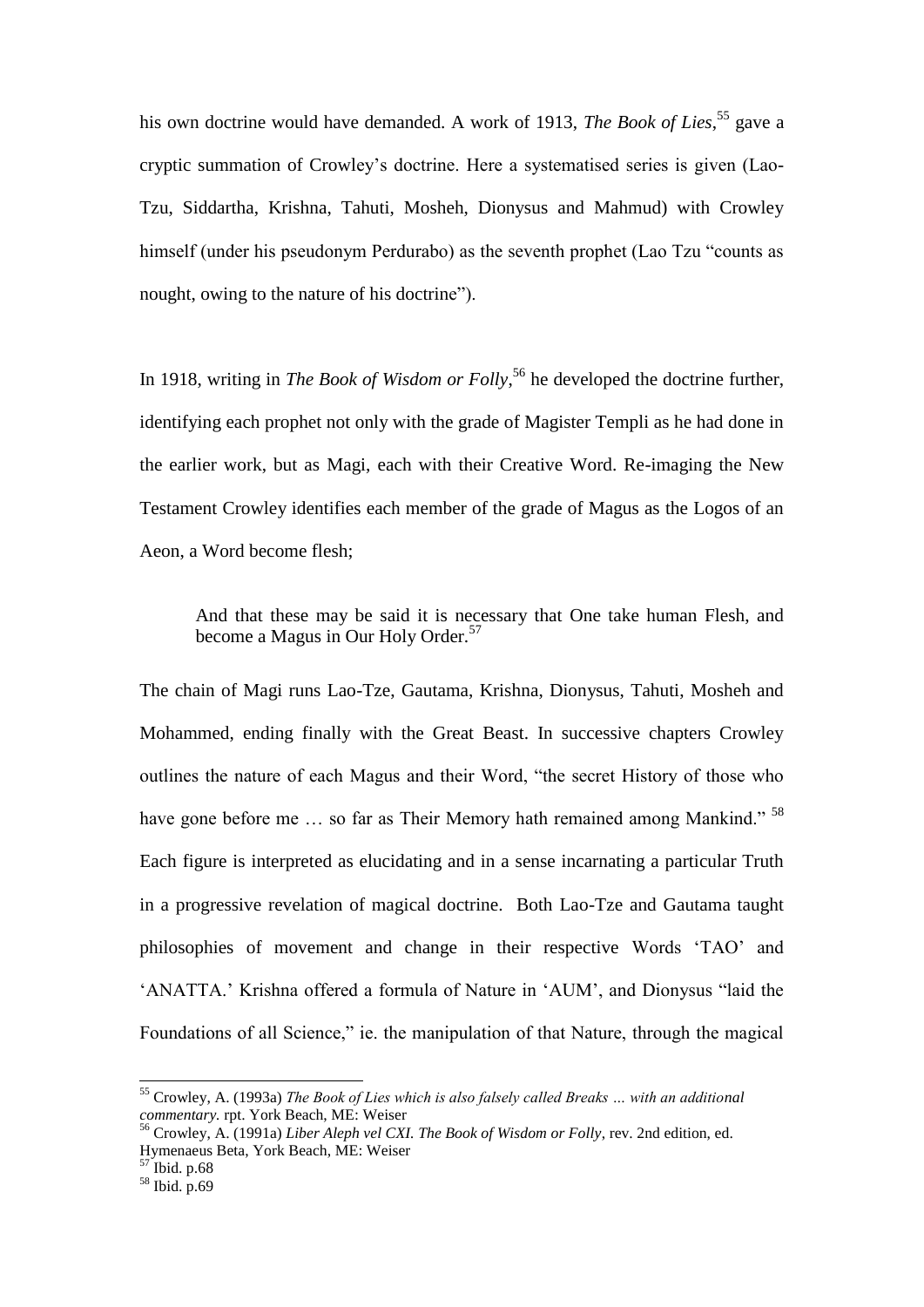formula of 'INRI' in which the Word 'IAO' is concealed. This formula is then expanded and explained by Tahuti in the Word 'AMOUN' and by Mosheh in the Word 'IHVH.' The figure of Mohammed (whose true word Crowley ventures was 'LA ALLH,' (there is) No God) is "darkened and confused by His nearness to our own Time," yet he is described arising,

… In the Time of the greatest possible Corruption and Darkness, when every Civilisation and every Religion had fallen into Ruin, by the Malice of the Great Sorcerer of Nazareth…<sup>59</sup>

The Word of the Aeon, as revealed to Crowley in *Liber Al vel Legis* is 'ABRAHADABRA', itself a word expressing a technique and doctrine of practical magic.

Crowley continued to develop his *Prisca theologia* and further connected them with the hidden hand of the Great White Brotherhood. In a move toward a fuller view of history leading to his own dispensation, in 1923 he wrote of "currents and subcurrents set in motion by the A $\therefore$  A  $\therefore$  every 600 years approximately, that is, twice in the course of every Aeon."<sup>60</sup>

In 1925 Crowley used his original vision of the Aethyr as a narrative device to present another account of his 'Mystery of the great prophets.' It offers his most developed view of the role of the prophets and emissaries of the Great White Brotherhood as they act in history and explicitly brings this history into his macrohistorical scheme of the Aeons;

<sup>59</sup> Ibid. p.74

<sup>60</sup> Crowley, A. et al. (1996) p.143 The order runs Gautama Buddha in 300 BCE, followed 300 years later by Apollonius of Tyana, then Mohammed, Templar matyr Jacobus Burgundus Molensis in 1300 CE, and then from 15-1600, Dee and Kelly, Christian Rosenkreutz, Luther, Paracelsus.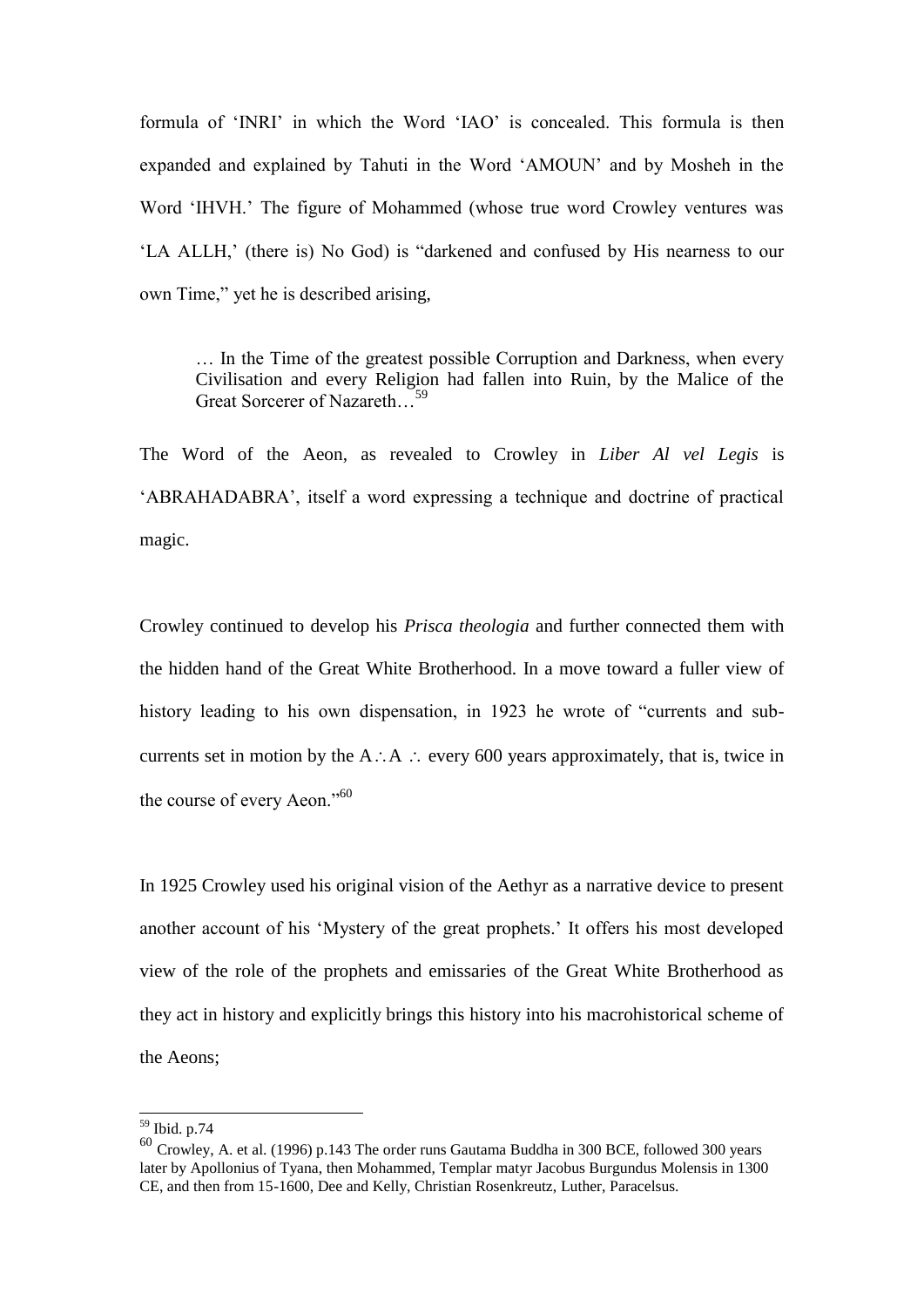Then my instructor showed me that the Brotherhood send forth one of Their fellows every two thousand years, bringing one Word to serve mankind as a new formula of Magick, that it may take one further step on the road that leadeth to Perfection.

Also, twice in that period, that is, at intervals of a little more than three, and a little less than seven, centuries, They send a lesser prophet to prepare the Way of the next Word, and to maintain or restore the virtue of the Word then  $current<sup>61</sup>$ 

Having set his schema of two thousand-year Aeons punctuated by two lesser prophets at three and seven hundred years intervals, Crowley offers a full history of the Great White Brotherhood. In begins with a series of prophets stretching beyond recorded history. Then dimly seen is Fu-His followed by six prophets "sent to enlighten six great civilisations;"<sup>62</sup> Lao-Tzu, Gautama, Zarathustra, Pythagoras, Dionysus, Osiris. Then, following Apollon comes a period of degradation, the 'Great Sorcery.' The Brotherhood and their work of humanity's perfection is "nigh utterly destroyed."<sup>63</sup> There is "one glimmer" of light in Plotinus and in Jacobus Burgundus Molensis ("did not the Order of the Temple prepare the Renaissance by fusing the Mysteries of East and West?"<sup>64</sup>). Then comes Mohammed, who Crowley saw as his percussor, expunged the Great Sorcery, "by the sweep of steel."<sup>65</sup> Next follow Edward Kelly and Christian Rosenkreutz, and finally Helena Blavatsky, preparing the world for the revelation of *Liber Al vel Legis*.

<sup>61</sup> Crowley, A. (1992) *The Heart of the Master*. 3rd rev. edition, ed. Hymenaeus Beta, Scottsdale, AZ: New Falcon. p.102 <sup>62</sup> Crowley (1992) op. cit. p.102

 $63$  Ibid. p. 110

 $64$  Ibid. p.112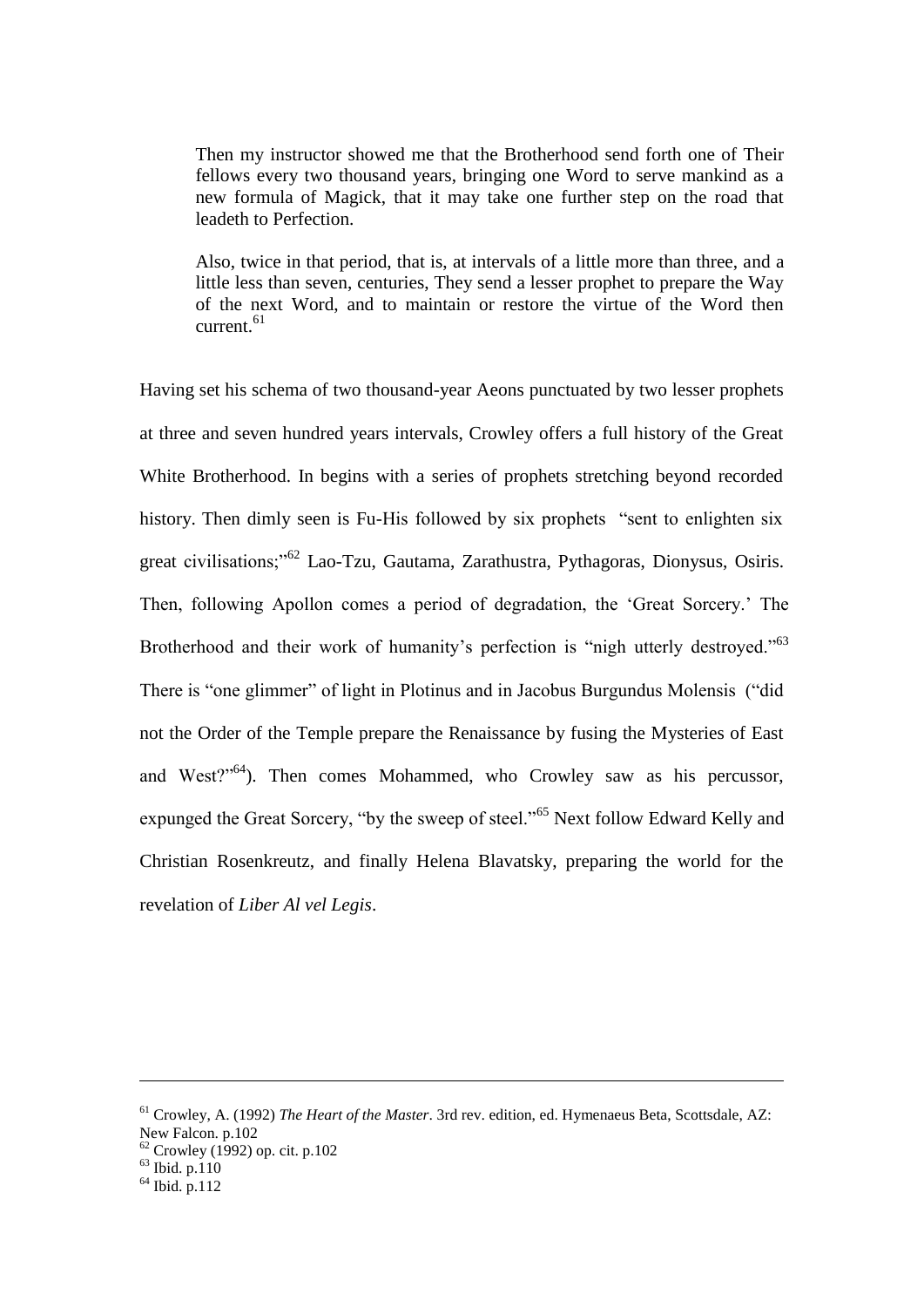Having described Crowley's occult macrohistorical revelation in some detail we are now able to view some of its broad characteristics. <sup>66</sup> Crowley's occult history is an initiatic one, placing humanity in an "unfolding cosmic drama." The theory of the Aeons takes in vast cyclical astrological time, reflected in the ritual recurrence of the Equinox of the Gods. In Crowley's gradual 'ascension' to the previously extra-human grades of the Golden Dawn, the doctrine of the 'Secret Chiefs' was enlarged to include the idea of progress through 'Christs' of illuminated genius. Yet Crowley himself recognised of *Liber Al vel Legis* that "it presumes a conscious 'providential' direction in the course of Spiritual evolution."<sup>67</sup> This spiritual evolution was one in which humanity "comes to learn that unknown Crown."<sup>68</sup> This Crown for Crowley was the development of a true science of Magick based on the formula of the New Aeon. Humanity's self-sacrificing on the altars of religion in the Aeon of the Dying God would end with the establishment of the universal and scientific philosophy of *Liber Al vel Legis*.

Crowley's macrohistory of the Magi pertains to a different temporal order, and hints at a period of regress, the 'Great Sorcery.' The various emissaries of Great White Brotherhood have sought to combat this Sorcery. This conflict, with its premise (and promise) of occluded knowledge makes sense of the occult project. In a scheme of otherwise evolving knowledge it saves the tradition of 'primordial wisdom.'

 $65$  Crowley (1992) op. cit. p.112

<sup>&</sup>lt;sup>66</sup> A process that, in another mode, begs the following questions: Is Crowley's macrohistory simply as a convenient (and obviously sefl-aggrandizing) explanation of the nature of his own claims as Prophet of the New Aeon (his chains of *prisca theologia*)? Is his development of theory of the Aeons a useful and construct to provide a convenient counterpoint (the Aeon of the Dying God) to his own philosophy of the Aeon of the Child?

<sup>67</sup> Crowley (1997) op. cit. p.702

<sup>68</sup> 'Liber LXI vel Causae' in Crowley, A. (1990) *Thelema: The holy books of Thelema*. York Beach, ME: Weiser. P. xxxvii.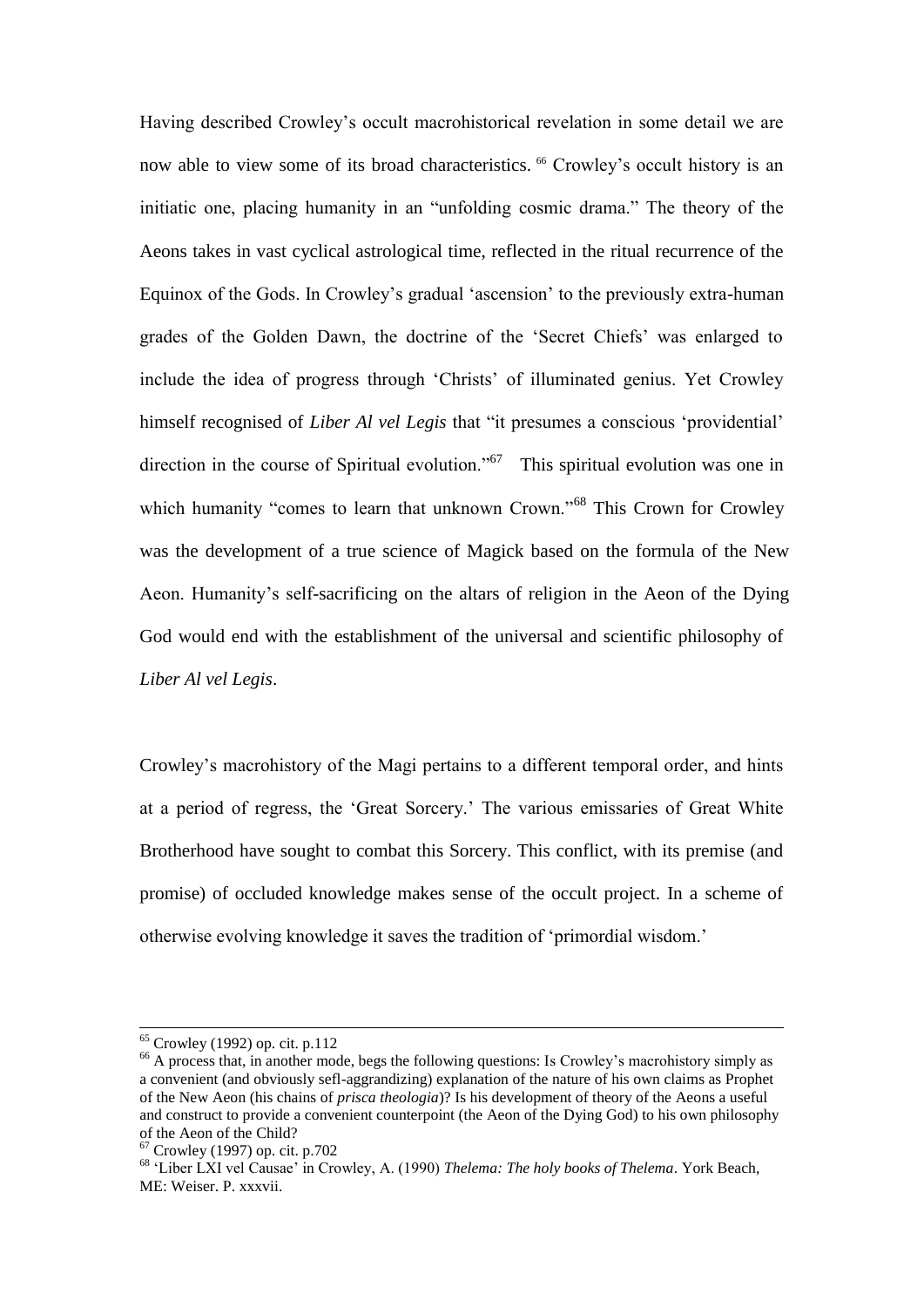It was a mark of the 'occult' moment as defined by Faivre and Deveney that it sought the reconciliation of 'primordial wisdom' with evolutionary progress. The difficulties of this process are inherent in Crowley's attempt at a grand 'occult' narrative fusing these esoteric and evolutionist elements. Crowley was above all a magician and a 'cunning man.' While there is little doubt that he believed in the essential truths of his own macrohistorical vision, inasmuch as occult macrohistory is a dramatic game of 'hide and seek,' it is also "doctrine conveyed in the form of a parable."<sup>69</sup> Therefore, whether true or false, it is of "a spiritual significance."<sup>70</sup> Whatever the magical doctrine conveyed in Crowley's macrohistory, that of most spiritual significance is surely summed up in the following words of the Magus of the Aeon, the Great Beast himself;

… the Magician cannot really perform any miracle unless that be already the Design of the Universe. So that he who sets out by saying, "I will impose my will on all things" ends "Thy will be done."<sup>71</sup>

<sup>69</sup> Crowley, A (1991b) op. cit. p.66

<sup>70</sup> Ibid.

<sup>71</sup> Crowley, A. (1998) 'The revival of Magick' in *The revival of Magick and other essays..* eds. Hymenaeus Beta and Kaczynski, R. Tempe, AZ: New Falcon. p.15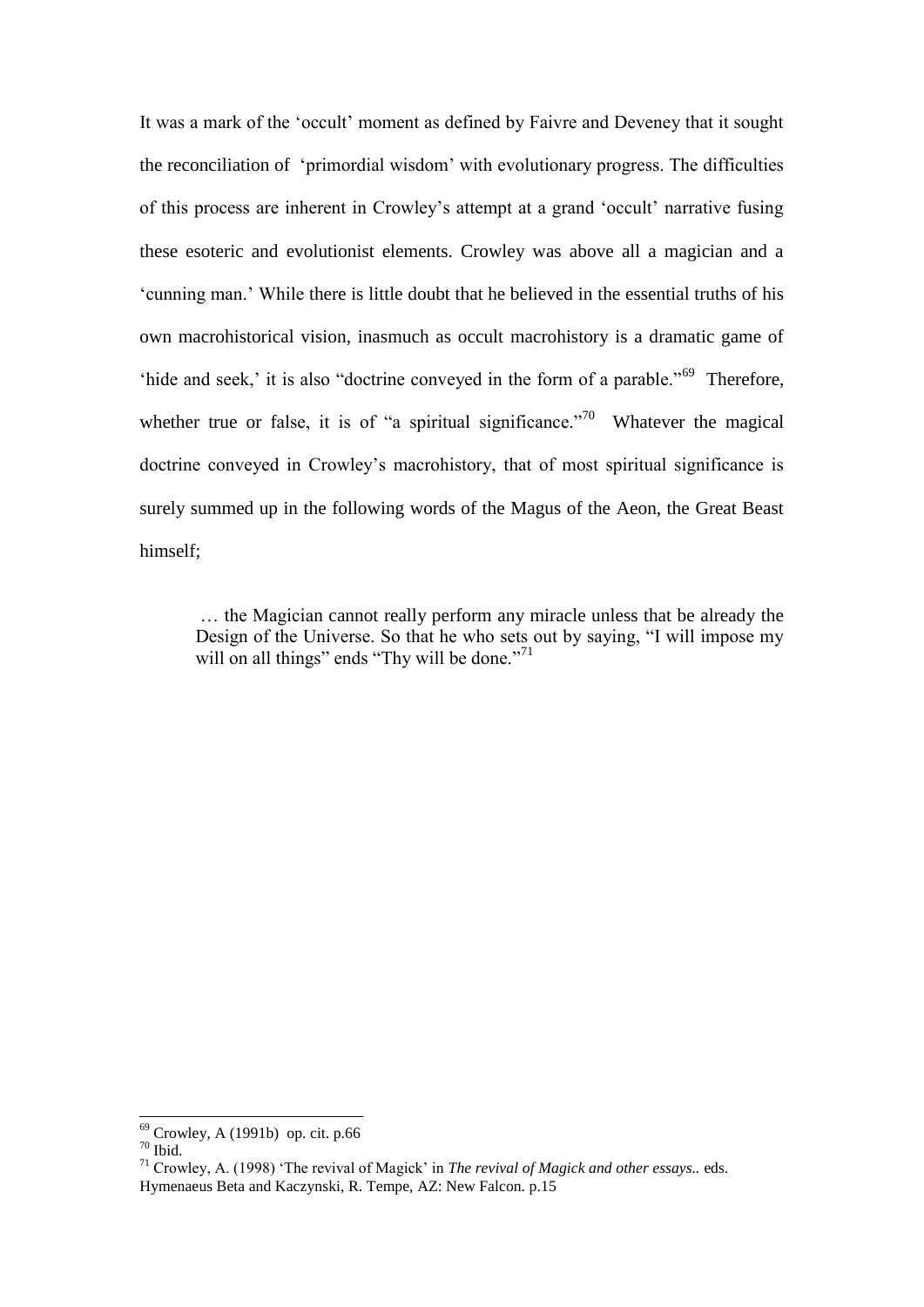## Bibliography

Ackerman, R. (1987) *J.G. Frazer: his life and work*. Cambridge: University Press

Ackerman, R. (1991) *The myth and ritual school: J.G. Frazer and the Cambridge Ritualists.* New York: Garland

Crowley, A. (1909) 'Postcards for probationers' in *The Equinox* I(2) at [http://www.the-equinox.org/vol1/no2/eqi02016.html] (last accessed 27 June 2003)

Crowley, A. (1989) *The Confessions of Aleister Crowley* [abridged 1-vol. edition] ed. Symonds, J. and Grant, K. rpt. London: Arkana

Crowley, A. (1990) *Thelema: The holy books of Thelema*. York Beach, ME: Weiser

Crowley, A. (1991a) *Liber Aleph vel CXI. The Book of Wisdom or Folly*, rev. 2nd edition, ed. Hymenaeus Beta, York Beach, ME: Weiser

Crowley, A. (1991b) *Magick without Tears* [abridged edition], ed. Regardie, I. rpt. Scottsdale, AZ: New Falcon

Crowley, A. (1991c) *The Law is for All.* ed. Regardie, I. rpt. Scottsdale, AZ: New Falcon

Crowley, A. (1992) *The Heart of the Master*. 3rd rev. edition, ed. Hymenaeus Beta, Scottsdale, AZ: New Falcon

Crowley, A. (1993a) *The Book of Lies which is also falsely called Breaks … with an additional commentary.* rpt. York Beach, ME: Weiser

Crowley, A. (1993b) *The Book of Thoth: a short essay on the tarot of the Egyptians.*  rpt. York Beach, ME: Weiser

Crowley, A. (1996) *The Law is for All: the authorised popular commentary to the Book of the Law.* rev. edition, ed. Wilkinson, L. and Hymenaeus Beta. Scottsdale, AZ: New Falcon.

Crowley, A. (1997) *Magick. Book 4, Parts I- IV.* 2nd one-vol. rev. edition, ed. Hymenaeus Beta, York Beach, ME: Weiser.

Crowley, A. (1998) 'The revival of Magick' in *The revival of Magick and other essays..* eds. Hymenaeus Beta and Kaczynski, R. Tempe, AZ: New Falcon

Crowley, A., et. al. (1996) *Commentaries on the Holy Books and other papers: being the Equinox, voulme four, number one.* York Beach, ME: Weiser

Crowley, A., Neuburg, V. and Desti, M. (1998) *The Vision and the Voice with commentary and other papers.* York Beach, ME: Weiser.